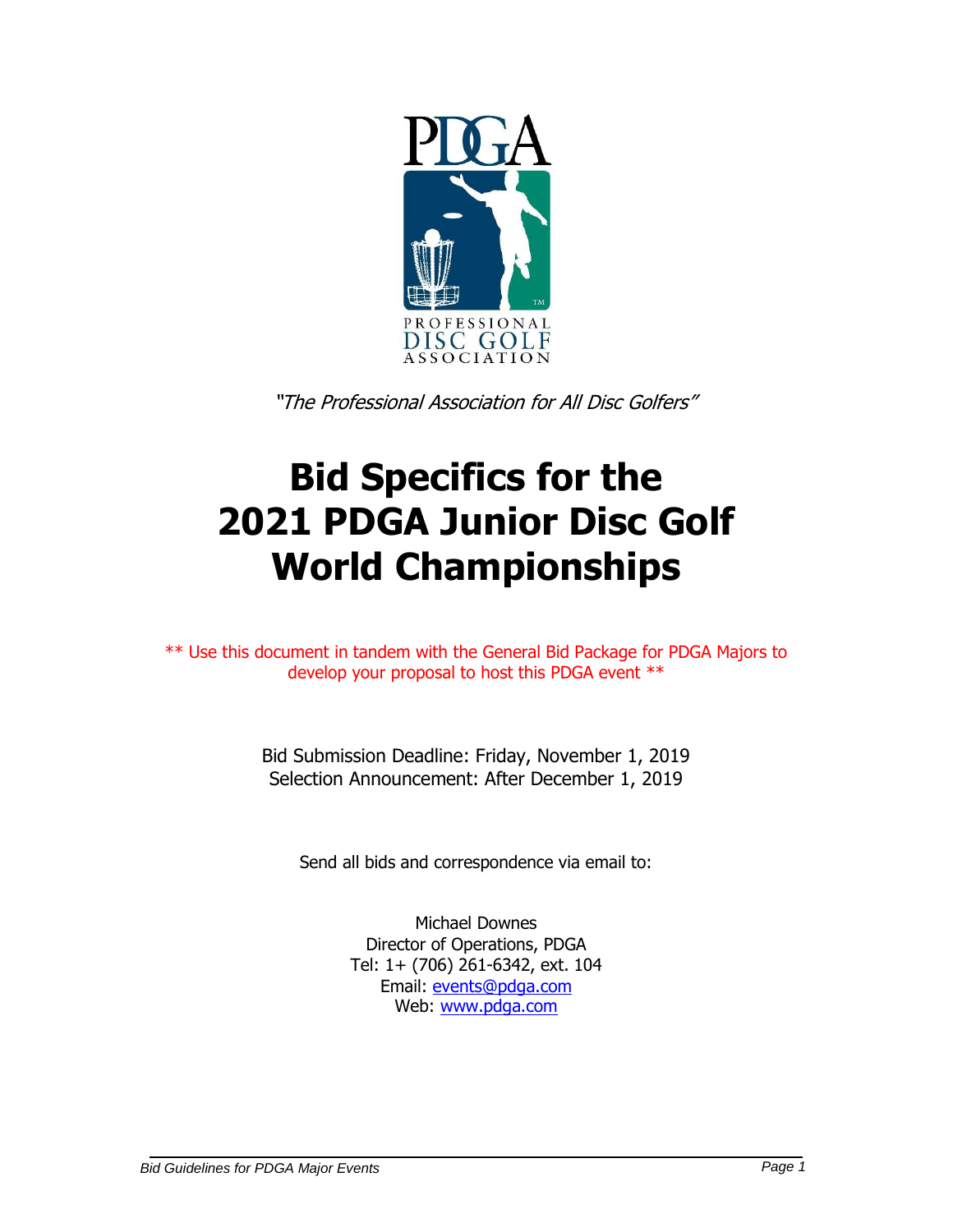# **Snapshot: PDGA Junior Disc Golf World Championships**

This week-long international competition is limited to junior disc golfers (U19) who compete for prizes and World Championship titles in multiple age-based divisions.

The expected number of competitors for the event is based upon the number of available and appropriate courses, with consideration of historical capacities, as listed on page 5. For planning purposes, multiply 72 players by the proposed number of courses to estimate your total capacity (as displayed below). As a general rule of thumb, however, the PDGA employs an event strategy of "bigger is not always better," meaning that the quality of the event should remain paramount when considering the number of courses (and ultimately, Staff members) proposed in any submission.

PDGA Major Events are your chance to host an international sporting event in your community, drawing interest and attention to your city, and generating economic impact for local businesses.

| Number of<br>Courses to be<br>Used $*$ | Total<br>Approximate<br>Field Size + |
|----------------------------------------|--------------------------------------|
| 2 Courses                              | 144                                  |
| 3 Courses                              | 216                                  |
| 4 courses                              | 288                                  |

Expected Number of Players Matrix

\* Courses to be vetted by PDGA and assigned to appropriate divisions.

+ Field size is an approximation ONLY. Actual field size will be determined by the total number of appropriate courses for the registered players, as approved by PDGA.

Time of Year: Mid–Summer (mid-June-end of July)

Length of Event: 7 days (Doubles- Sunday, Field Events- Monday, Check-in and Player Meeting- Tuesday, Preliminary rounds- Wednesday- Friday, Semis and Finals- Saturday)

Number of Competitors: 200 +/- Average length of Stay: 5 nights Estimated Room Nights Realized: 75 +/- (Event capacity  $[(# players)/2] \times 0.15 =$  Daily room block (Daily room block  $x$  5 nights = Total room nights)

In addition to room nights, please consider the time spent and economic spending within the community by all players, staff, media, spectators and volunteers. Also, please consider the level of exposure your community will receive through the various media initiatives associated with the event, such as print, video and social media marketing.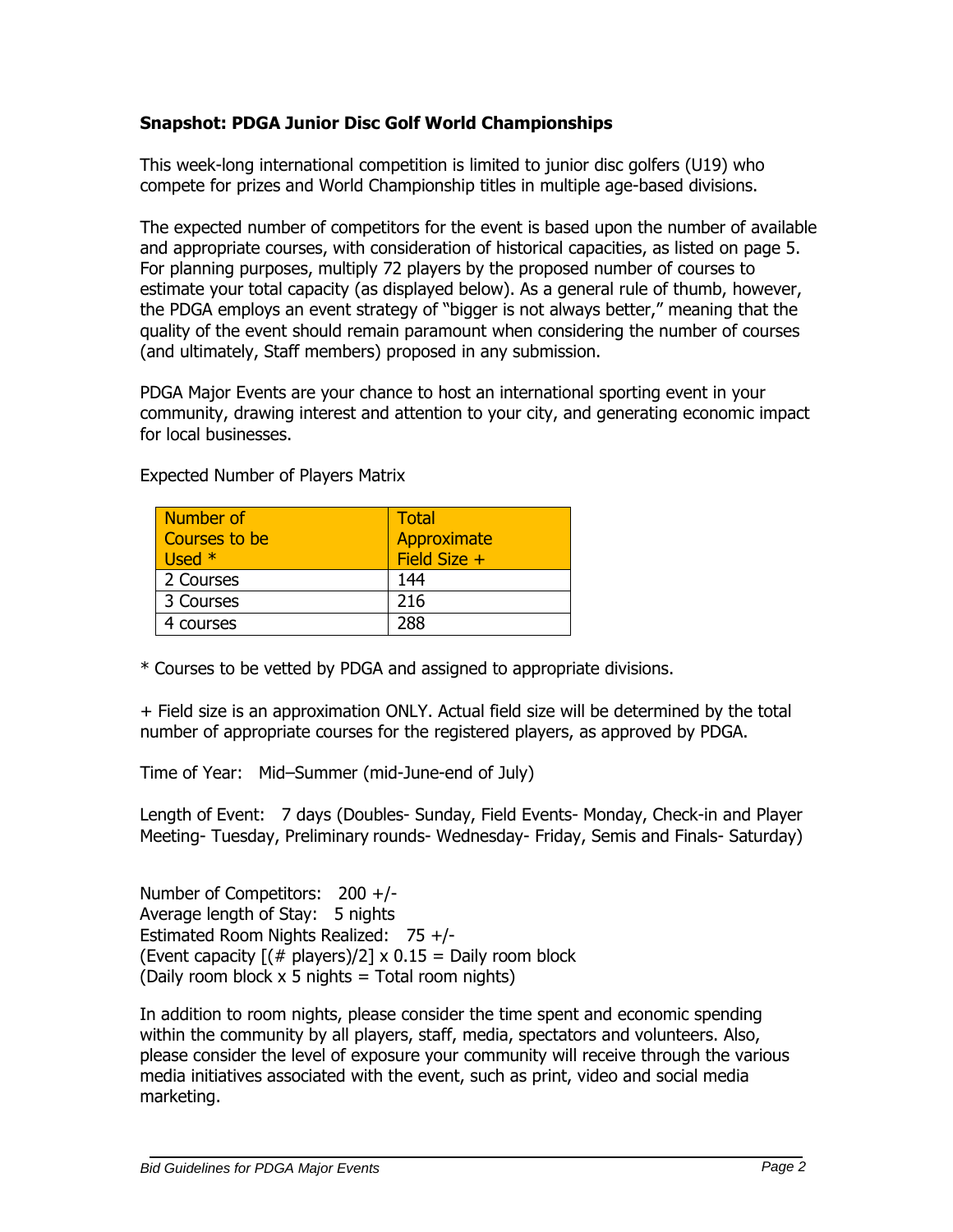# **Typical schedule of events (although flexible, based on venue availability):**

#### **Divisional Doubles**

Schedule: Held on the first Sunday of Worlds week

• Single course for both rounds

HOST provides one course knowledgeable staffer on course to act as Assistant TD HOST maintains water stations on courses (minimum of 6 per course) HOST provides trophies (distribution document will be provided) PDGA provides Doubles supporting Staff, Marshals, Scoreports and Scorecards (if required) PDGA provides payout information to HOST for payout at Worlds Pro Shop and Awards

#### **Field Events**

Schedule: Held on Monday of Worlds week (11am-4pm, negotiable)

HOST arranges for a single venue to fit all field events, tents, food vendors HOST arranges for Food Vendors or concessions be available for competitors HOST provides 10-15 staffers to help at Field Events HOST maintains water stations (minimum of 1 per Field Event) HOST provides trophies (distribution document will be provided)

PDGA provides Field Events management Staff and all required paperwork PDGA provides lunch for all Field Events Staff PDGA provides payout information to HOST for payout at Worlds Pro Shop and Awards

# **Player Check-In**

Schedule: Held on Monday and/or Tuesday from 10am-4pm, preferably at Host Hotel

HOST provides required number of staffers to handle player pack distribution HOST arranges for a single venue to accommodate check-in

PDGA provides staff assistance (as needed) and check-in lists

#### **Player Meeting**

Schedule: Held on Tuesday evening at 7pm (generally runs 1 hour)

HOST arranges venue, including lights, sound and visual media availability HOST arranges for Guest Speaker (local dignitary)

PDGA will provide agenda PDGA will provide content and other presenters PDGA provides and will present annual PDGA awards, as necessary

# **Fly-Mart, Player Party, other evening events**

Schedule: Highly recommended that the Fly-Mart be held early in the week while players still have available cash to spend. Other evening events may be scheduled as seen fit.

HOST arranges all venues, vendors, activities, etc.

Note: Age-appropriate arrangements should be made for these underage participants.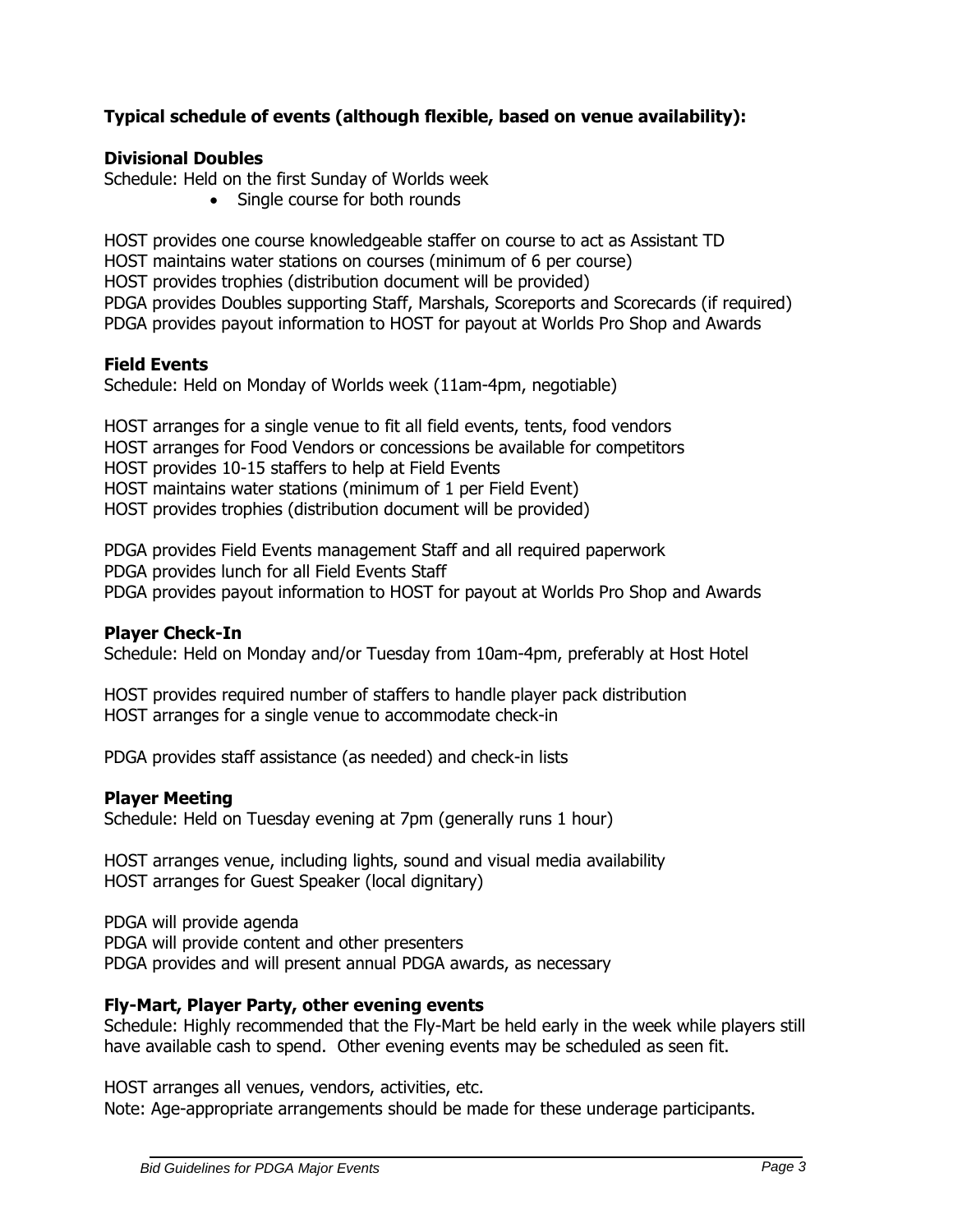#### **Singles Competition**

Schedule:

- Preliminary singles rounds are held Wednesday through Friday (no more than two rounds per day, per course).
- Semi-Finals, Finals, and Awards Ceremony are held on Saturday.

PDGA provides the Competition Director and Marshals for competition rulings, event and media assistance.

HOST provides a Scoring Director to manage event scoring, as well as the Scoreport cards based on registration and enough Scoreports to handle the number of courses and shuffling (if required). Digital processing and display of scores are preferred.

HOST provides enough course-specific scorecards and pencils to their Course Directors for all rounds on all courses including extra for players, staff etc. Scorecards must be specific for each course with correct distances and pars listed for that course.

HOST provides the Course Directors and Assistants to run each course, keep water jugs filled, process and submit round scores into the PDGA Scoring Office.

Note: The Host is required to have all courses prepped, marked, and in tournament configuration with water and restrooms provided at least by the Friday morning prior to Worlds for players to be able to practice (4 days prior to singles competition).

# **PDGA Junior Disc Golf World Championships: History**

Before 2018, the Junior divisions had historically been grouped with all Amateur divisions to form the PDGA Amateur and Junior Disc Golf World Championships. It was decided by the PDGA Board of Directors at the 2016 Fall Summit that the Junior divisions had been experiencing enough popularity and interest to warrant their own, stand-alone World Championship competition. Therefore, the inaugural PDGA Junior Disc Golf World Championships were held in July of 2018 in Emporia, KS., and were hosted by the superb event team at Dynamic Discs.

So then, the PDGA has conducted its Junior World Championships in nearly every region of the United States including most recently:

| <b>Junior Disc Golf World Championships</b> |                    |              |              |  |  |  |  |  |
|---------------------------------------------|--------------------|--------------|--------------|--|--|--|--|--|
| Year                                        | <b>City</b>        | <b>State</b> | # of Players |  |  |  |  |  |
| 2014                                        | St. Paul           | <b>MN</b>    | 93           |  |  |  |  |  |
| 2015                                        | Kalamazoo          | MI           | 118          |  |  |  |  |  |
| 2016                                        | Madison            | WI           | 107          |  |  |  |  |  |
| 2017                                        | <b>Quad Cities</b> | IA/IL        | 110          |  |  |  |  |  |
| 2018                                        | *Emporia           | <b>KS</b>    | 194          |  |  |  |  |  |
| * first year of split from Am Worlds        |                    |              |              |  |  |  |  |  |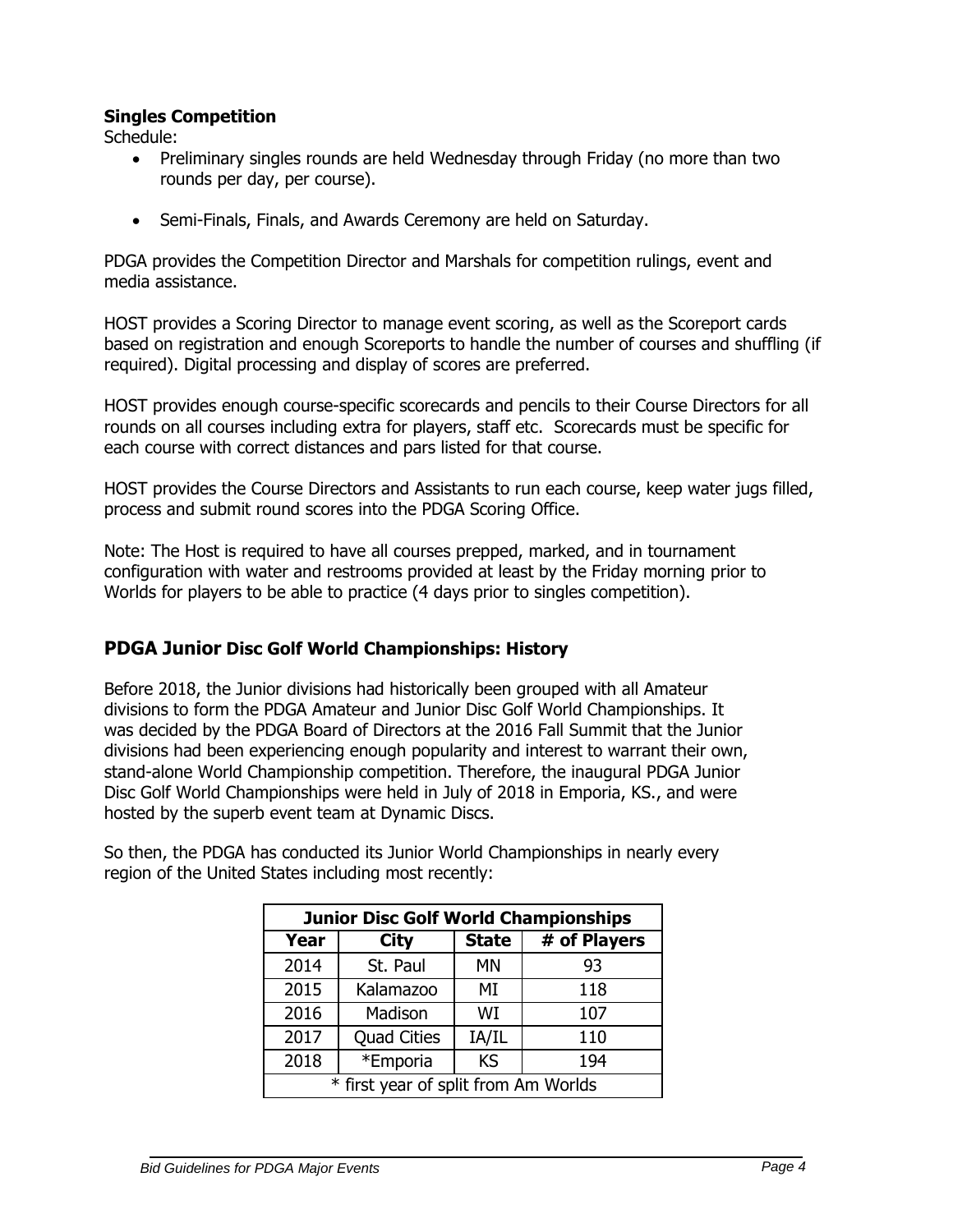# **Sample Base Schedule**

|                                                           | <b>DRAFT!!</b><br><b>DRAFT!!</b>               | <b>DRAFT!!</b>                 | <b>DRAFT!!</b><br><b>DRAFT!!</b> | <b>DRAFT!!</b> | <b>DRAFT!!</b>         | <b>DRAFT!!</b> | <b>DRAFT!!</b>               | <b>DRAFT!!</b>                 | <b>DRAFT!!</b>      | <b>DRAFT!!</b><br><b>DRAFT!!</b> | <b>DRAFT!!</b>                    |                             |
|-----------------------------------------------------------|------------------------------------------------|--------------------------------|----------------------------------|----------------|------------------------|----------------|------------------------------|--------------------------------|---------------------|----------------------------------|-----------------------------------|-----------------------------|
| 2019 Junior World Championships Tentative Course Schedule |                                                |                                |                                  |                |                        |                |                              |                                |                     |                                  | v3                                |                             |
| <b>Sunday</b><br><b>Monday</b><br>July 7th<br>July 8th    |                                                | <b>Tuesday</b><br>July 9th     | <b>Divisions</b>                 |                | Wednesday<br>July 10th |                | <b>Thursday</b><br>July 11th |                                | Friday<br>July 12th |                                  | <b>Saturday</b><br>July 13th      |                             |
|                                                           |                                                |                                | <b>Division</b>                  | Pool           | 9am                    | 2pm            | 9am                          | 2pm                            | 9am                 | 2pm                              | <b>Final singles</b><br>round 8am | Final 9<br><b>Tee times</b> |
|                                                           |                                                |                                | Jr Boys 18U                      | A              | <b>JES</b>             | <b>PPL</b>     |                              | Tee Times 8:00am<br>CCL        | <b>JES</b>          | <b>JWL</b>                       | <b>JES</b>                        | <b>CCL</b>                  |
|                                                           |                                                | Player<br>Checkin<br>9AM - 5PM | Jr Boys 15U                      | в              | <b>JWL</b>             | <b>JES</b>     |                              | Tee Times 8:00am<br><b>CCS</b> | PPL                 | <b>JES</b>                       | <b>JWS</b>                        | <b>CCL</b>                  |
| <b>DIVISIONAL</b><br><b>DOUBLES</b>                       | <b>FIELD EVENTS</b><br>10AM - 4PM              | @<br>Granada                   | Jr Girls 18U                     | c              | <b>PPS</b>             | <b>JWS</b>     |                              | <b>PPS</b>                     | <b>JWS</b>          | HP(x2)                           | <b>PPS</b>                        | <b>CCL</b>                  |
| 9AM                                                       | Distance.<br>Putting,                          | <b>Theatre</b>                 | Jr Girls 15U                     | c              | <b>PPS</b>             | <b>JWS</b>     |                              | <b>PPS</b>                     | <b>JWS</b>          | HP(x2)                           | <b>PPS</b>                        | <b>CCL</b>                  |
| Players<br>meeting                                        | Mini golf,<br>Skillshot                        |                                | Jr Boys 12U                      | c              |                        | <b>JWS</b>     | <b>JES</b>                   | <b>PPS</b>                     | <b>JWS</b>          |                                  | <b>PPS</b>                        | <b>CCL</b>                  |
| @<br><b>Peter Pan</b>                                     | @<br><b>Emporia</b><br><b>Middle</b><br>School | <b>Player Meeting</b>          | Jr Girls 12U                     | D              | <b>FHTC</b>            | HP             | <b>PPS</b>                   | <b>JWS</b>                     |                     | <b>PPS</b>                       | HP(x2)                            | <b>CCM</b>                  |
| Park                                                      |                                                | 7PM<br>$\omega$                | Jr Boys 10U                      | D              | <b>FHTC</b>            | HP             | <b>PPS (9)</b>               | <b>HP</b>                      |                     | <b>PPS</b>                       | <b>HP</b>                         | <b>CCM</b>                  |
|                                                           |                                                | Granada<br><b>Theatre</b>      | Jr Girls 10U                     | Е              | <b>HP</b>              | <b>FHTC</b>    | <b>HP</b>                    | <b>FHTC</b>                    |                     | <b>PPS</b>                       | <b>FHTC</b>                       | <b>CCM</b>                  |
|                                                           |                                                |                                | Jr Boys 8U                       | Е              | <b>HP</b>              | <b>FHTC</b>    | <b>HP</b>                    | <b>FHTC</b>                    |                     | <b>PPS</b>                       | <b>FHTC</b>                       | <b>CCM</b>                  |
|                                                           |                                                |                                | Jr Girls 8U                      | Е              | <b>HP</b>              | <b>FHTC</b>    | <b>HP</b>                    | <b>FHTC</b>                    |                     | <b>PPS</b>                       | <b>FHTC</b>                       | <b>CCM</b>                  |
|                                                           |                                                |                                | <b>Evening Activities</b>        |                | <b>TBA</b>             |                | <b>TBA</b>                   |                                | <b>TBA</b>          |                                  | <b>Awards after Finals</b>        |                             |

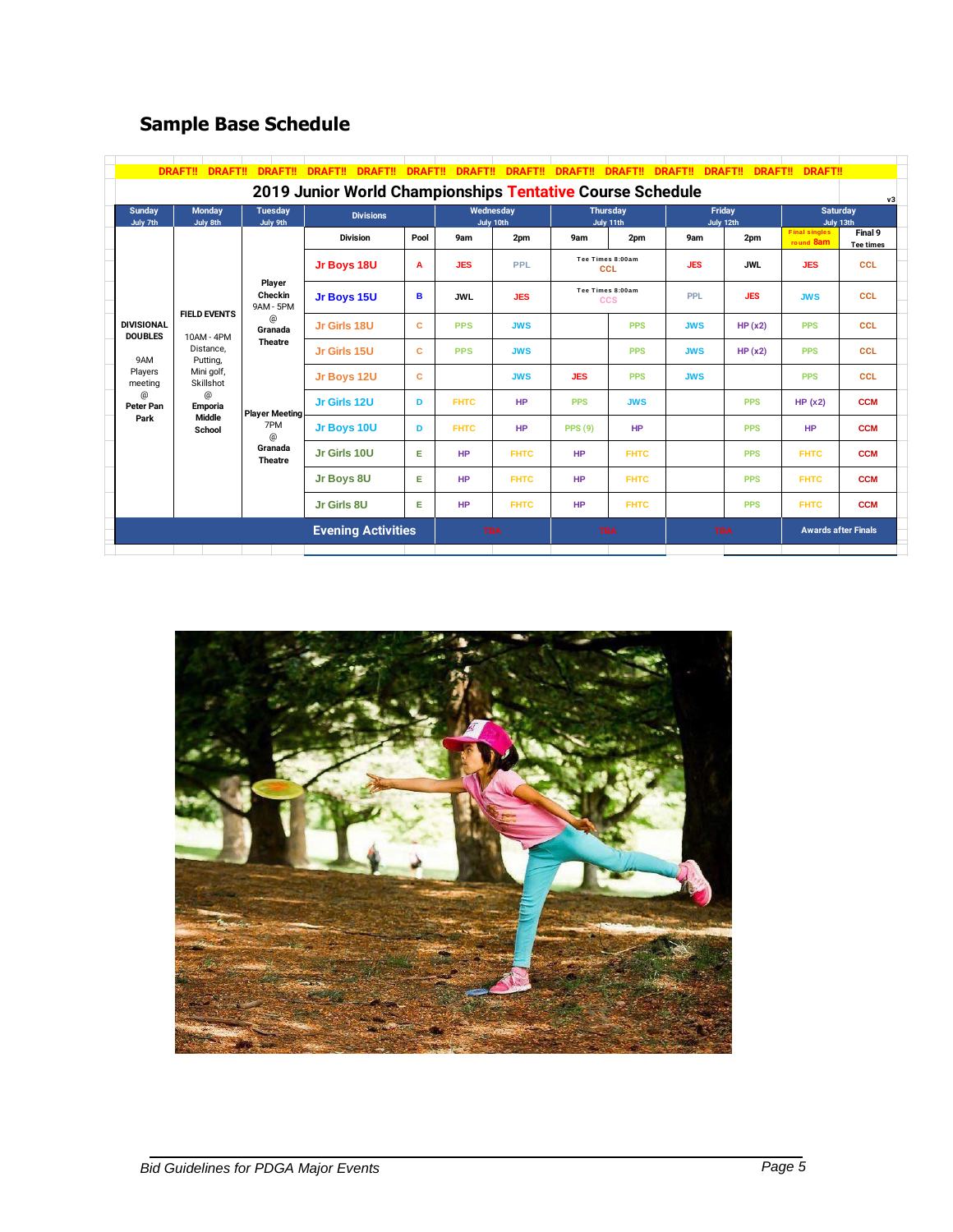# **Explanation of True Amateur Event**

#### Thetruespiritoforganizedamateurathletics is**competing in asport purely for the love of that sport and the act of competition itself.**

"True Amateur" is the designation used by the Professional Disc Golf Association in reference to those amateur events, or the amateur portion of an event, which promote that true spirit of amateur athletics by presenting only trophies to the top finishers of the tournament rather than a payout in merchandise. Instead, all players in the event receive equal value through their tournament experience due to the tournament amenities that are provided.

"Tournament Amenities" – these should enhance each player's tournament experience at a True Amateur event. Those amenities may include, but are not limited to, social gatherings such as a party or an outing, meals provided during competition breaks, snacks and beverages provided during competition, the provision of "comfort stations" out on the course (beyond the park's usually limited facilities), or other infrastructure amenities such as paid parking permits in those locations with parking fees. **For PDGA Major events, at least 125% of entry fees is required to be distributed through tournament amenities.**

"Player Pack" - a package of commemorative items such as discs or clothing should be provided to each player – but it should provide only a portion of the tournament value.

The goal of a PDGA True Amateur Event is to provide a great holistic tournament experience to each player as they enjoy the spirit of amateur competition in the sport they love.

Also, currently, where tournaments tend to fill quickly using pre-registration, True Amateur events are also easier on TDs as they can plan for expenditures on trophies, items for player packs, and tournament amenities with an eye on providing the same value to all registered players.

\* For more information about True Amateur, contact the PDGA office.

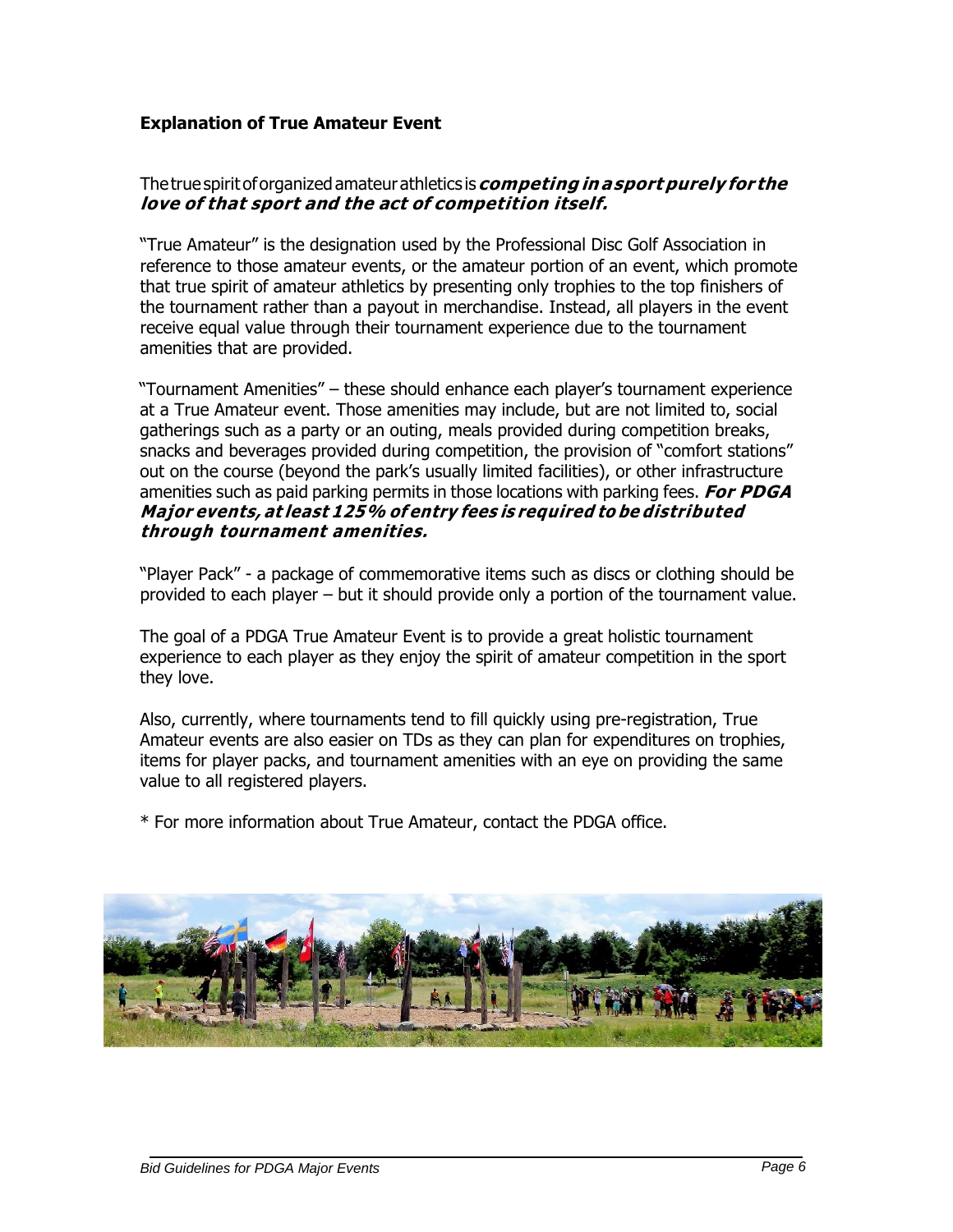# **PDGA/HOST RESPONSIBILITIES**

#### **PDGA RESPONSIBILITIES (NOT LIMITED TO THOSE BELOW)**

#### **Initial Planning**

The PDGA will convene an initial conference call planning session with the HOST and provide a planning package that includes planning milestones and dates for specific HOST deliverables.

#### **Finance**

- Manage registration related finances and coordinate with HOST for distribution of funds as needed.
- Provide HOST with financial reference reports from previous similar PDGA events.
- Coordinate with HOST on event budget.
- Provide HOST with registration finance summaries.
- Provide HOST with pre-event financial stipend of \$3,000 USD only upon signing of this Agreement and after January 1, 2021 for accounting purposes.
- Assist HOST with event hotel negotiations (Director of Operations).
- Provide first place trophy baskets, as provided through PDGA sponsor support. PDGA requests appropriate sponsor recognition be provided.

#### **Registration**

- Determine player eligibility and qualification.
- Manage the invitation and registration of qualified players, including waitlist procedures.
- Provide HOST with detailed planning package which identifies administrative tasks.
- Describe, in detail, the [Parent Guardian guidelines for Junior events](https://www.pdga.com/rules/competition-manual/113) at time of registration.
- Describe, in detail, the [player division guidelines for Junior Worlds](https://www.pdga.com/pdga-documents/pdga-major-events/minimum-age-limit-for-pdga-majors) at time of registration.

#### **Staffing**

- Provide supporting staff for both the Field Events and Doubles competition.
- Provide at least two (2) PDGA representatives (Tour Manager and Events Manager) as core staff advisors amidst planning stages. At least two (2) PDGA representatives will be on site to assist the event.
- Provide use of items and assets contained within PDGA Tour Trailer.
- Provide PDGA competition Marshals to support the Event (PDGA Reps on-site).
- Assist HOST in event staffing through the referral of PDGA TD's and officials from other regions.

#### **Competition**

- PDGA and HOST will develop a competition schedule in company, using established formats and guidelines. This document will need feedback from HOST and PDGA representatives once course inspections have been performed.
- Approve and publish the final competition schedule prior to the start of the Event.
- Approve the Field Events and Doubles venues as proposed by the HOST.
- Inspect and approve the playing courses as proposed by the HOST.
- Provide trophy standards document to the HOST in accordance with PDGA Tour standards and "True Amateur" events and approve the final payout tables and trophies as proposed by the HOST.
- Provide detailed information on "True Amateur" style of events (see above).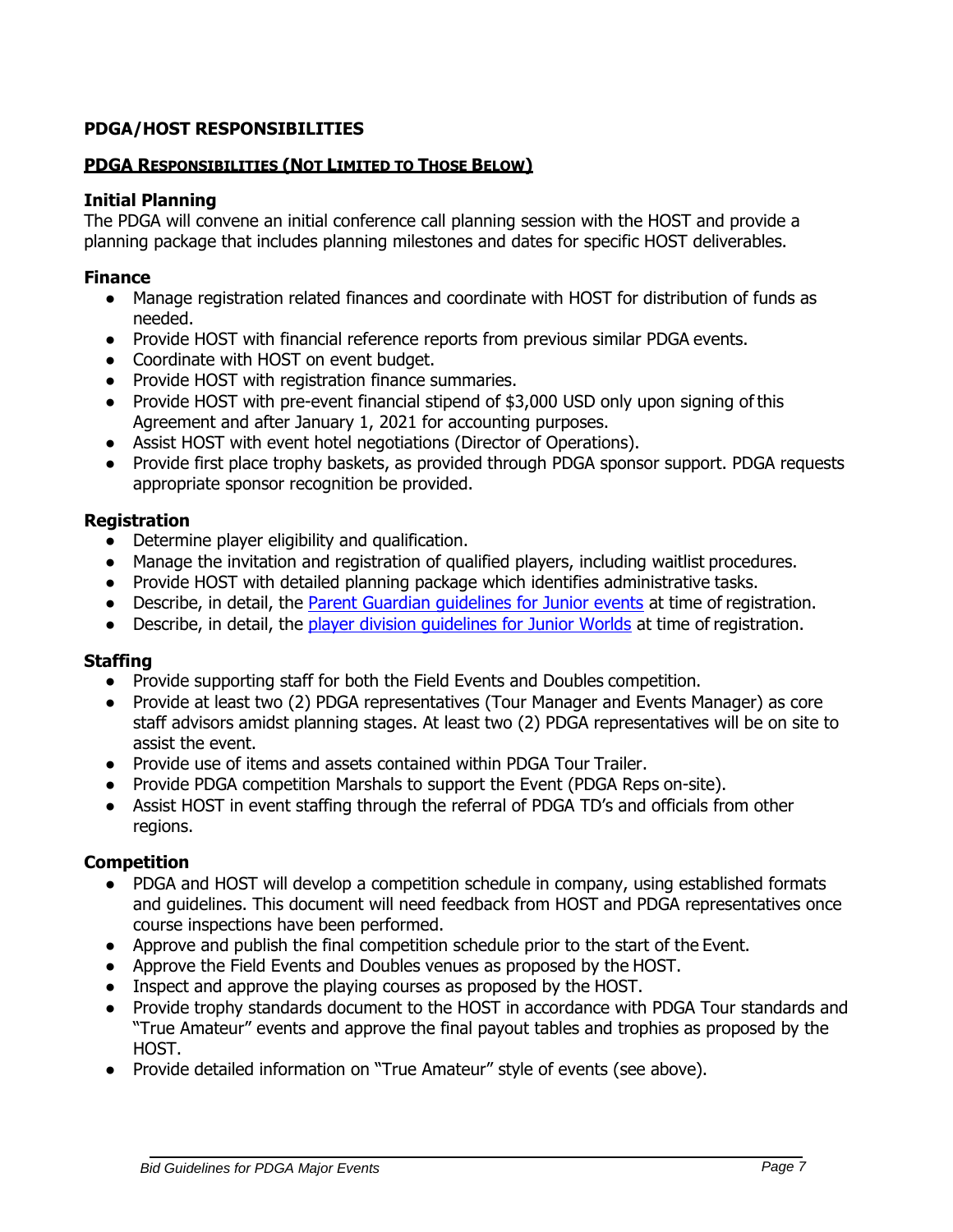● Provide the approved rules governing the competition and approve the final event specific ground rules and waivers as proposed and in coordination with the HOST.

# **Sponsorship**

- Provide HOST with space for a full-page pre-event ad in "DiscGolfer" magazine (Spring issue) or alternative PDGA marketing platform.
- With HOST, coordinate and assist with sponsorship development (Director of Marketing).
- With HOST, assist with event publicity, including publication of regular event press releases.
- Placement of the Event information on the PDGA web site on a dedicated Worlds page(s).
- Provide insurance coverage in compliance with the PDGA Event policy.
- Be added as a co-signer for local agreements/contracts as may be required.

# **Media**

- All video, audio, and photographic rights of the event are retained by the PDGA. Use of any sounds or images derived from the event must be authorized by written consent of the PDGA.
- ALL media initiatives must adhere to PDGA Media policy.
- All sponsorship packages that include media must be preapproved by the PDGA media manager.
- Please contact the **[PDGA Media Team](mailto:media@pdga.com)** for further Media policy details.
- All media initiatives must be discussed with and contracted by PDGA Media Team. \*Please notethe 2021 PDGA media policy will be made available to Host upon finalization.

\*\* The principal PDGA contacts with the HOST are to be the PDGA Director of Operations, PDGA Tour Manager and the PDGA Events Manager, who may in turn delegate specific areas of responsibility to other PDGA officials.

# **ARTICLE 4: HOST RESPONSIBILITIES (NOT LIMITED TO THOSE BELOW)**

Since the Junior World Championships are designed to present tournament disc golf in its most enjoyable, professional and competitive form, the following HOST RESPONSIBILITIES are presented. As such, the Tournament Director should review this portion of the agreement carefully and evaluate resources objectively.

# **Initial Planning**

The host is responsible for meeting the milestones and dates for HOST deliverables as detailed in the planning package provided by the PDGA in the initial planning conference call.

# **Finance**

- In conjunction with PDGA guidelines, HOST is to provide a final Budget no later than 2 months following the Event, subject to PDGA review and approval. This budget is to include the following areas as a minimum:
	- $\triangleright$  Income from Entries, including entry fees and projected attendance
	- $\triangleright$  Sponsorship Income, in cash and in kind
	- ➢ Merchandise Sales
	- ➢ Other Income
	- $\triangleright$  Facilities Expenses, including host hotel
	- ➢ Staffing Expenses
	- ➢ Player Package Expenses
	- ➢ Merchandise Cost of Goods Sold
	- ➢ Social Event Expenses, including banquet and related taxes
	- ➢ Printing Expenses
	- ➢ Communication Expenses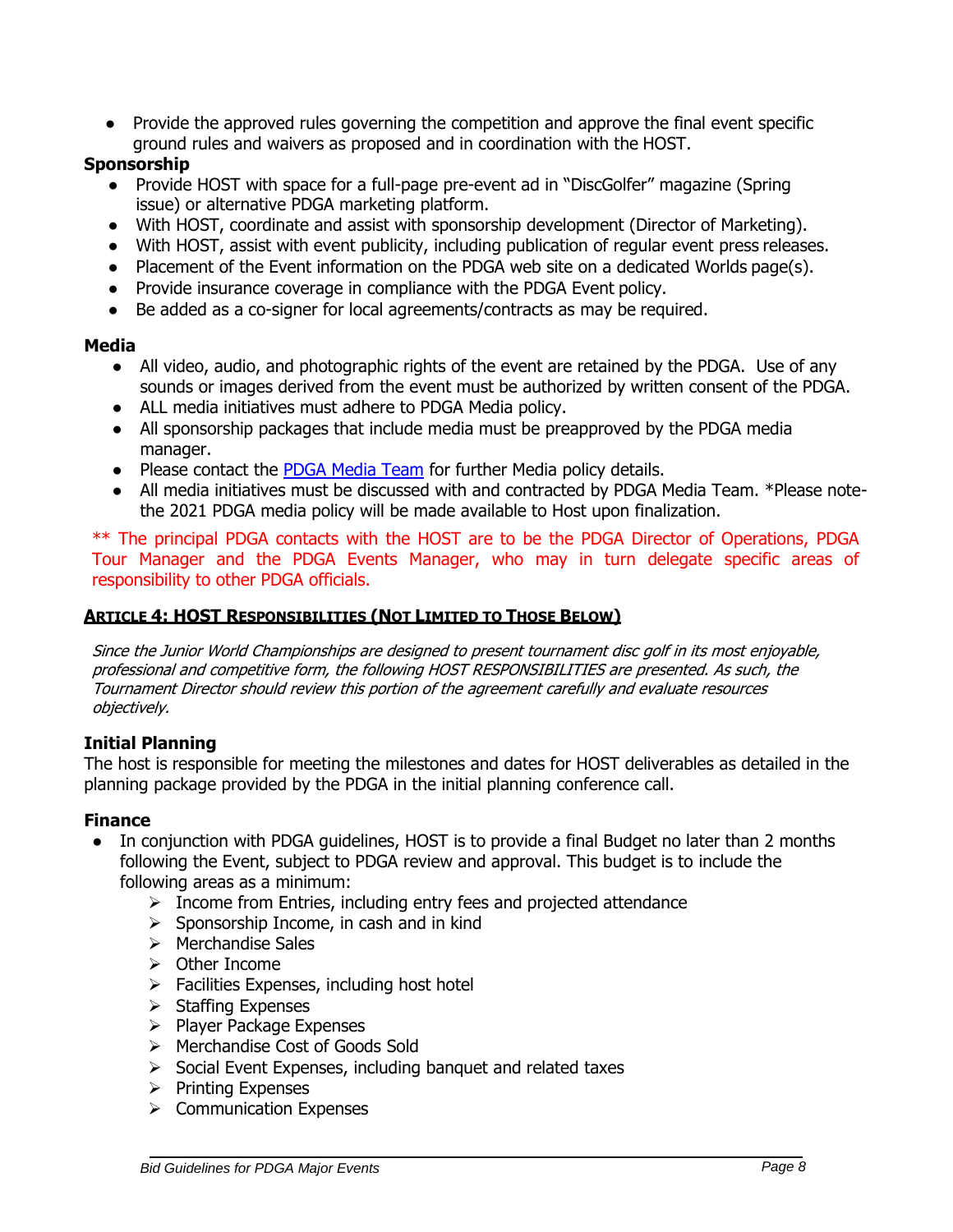- ➢ Trophy Expenses
- ➢ Other Expenses
- Develop event merchandise and coordinate merchandise sales.
- Present plans for any unprecedented income sources for PDGA approval.
- With the PDGA Executive Director, manage all financial aspects of running the Event in accordance with the PDGA approved Final Budget.
- If there is a net profit to the Event as part of the Event costs, the HOST may include an Event Management Fee in their budget, not to exceed five percent (5%) of the Event revenue, or three thousand US dollars (\$3,000 USD), whichever is lower. If there is a net loss to the Event exclusive of an Event Management Fee, there is no Event Management Fee consideration due to the HOST.
- When post-event accounts are complete, the HOST and PDGA agree that the profits from the event will be assumed by the HOST. HOST and PDGA also agree that any event losses are the sole responsibility of the HOST.

# **Registration**

- In coordination with PDGA Staff, execute process items as identified within planning package documents.
- Provide a generous player's package to each competitor based upon event registration fees and sponsorship. Junior Worlds will be run as True Amateur with larger player packages and either a limited or no purse as per PDGA Tour Standards.

# **Staffing**

- Manage player check-in.
- Provide enough staff to distribute player's packages during Player Check-in.
- Provide the required event staff to address event duties as outlined by the PDGA:
	- o Doubles Competition (TD, Asst TD, Media, Water, Scoring, spotters as required by course design)
	- o Field Events (16-20 staff members)
	- $\circ$  Singles Competition Tournament Director, Asst. TD, Scoring Director, Media Director, Volunteer Coordinator, Sponsorship/Marketing Director, Course Directors, Course Asst. (Water, Scoring), Rules Marshals, and Spotters as required by the course design
- Manage main event scoring as well as tee times, including posting of results at PDGA.com.

# **Competition**

- In conjunction with PDGA quidelines, provide a suitable venue for Doubles Competition and Field events, as well as any ancillary activities (see Bid guidelines).
- In conjunction with PDGA Course Design Guidelines [\(www.pdga.com/documents/pdga](http://www.pdga.com/documents/pdga-course-)[course-](http://www.pdga.com/documents/pdga-course-) design-guidelines), provide appropriate courses for play subject to PDGA review and approval. On any individual disc golf course, all catching devices shall be PDGA approved, shall be of championships caliber, shall be uniform in type and style, and shall be of metallic construction with inner chains installed. In addition, all catching devices should be re-verified by HOST as meeting PDGA Technical Standards. [\(www.pdga.com/documents/pdga-technical](http://www.pdga.com/documents/pdga-technical-standards-)[standards-](http://www.pdga.com/documents/pdga-technical-standards-) manufacturers-guidelines, section II(B)).
- The course layouts for the tournament, including first round target placements, out-ofbounds areas, teeing areas, and paths to the next holes should be determined and sufficiently marked no later than 96 hours (4 days) before the start or first tee-time of the first round of the singles event as per PDGA Tour Standards. All temporary tee and pin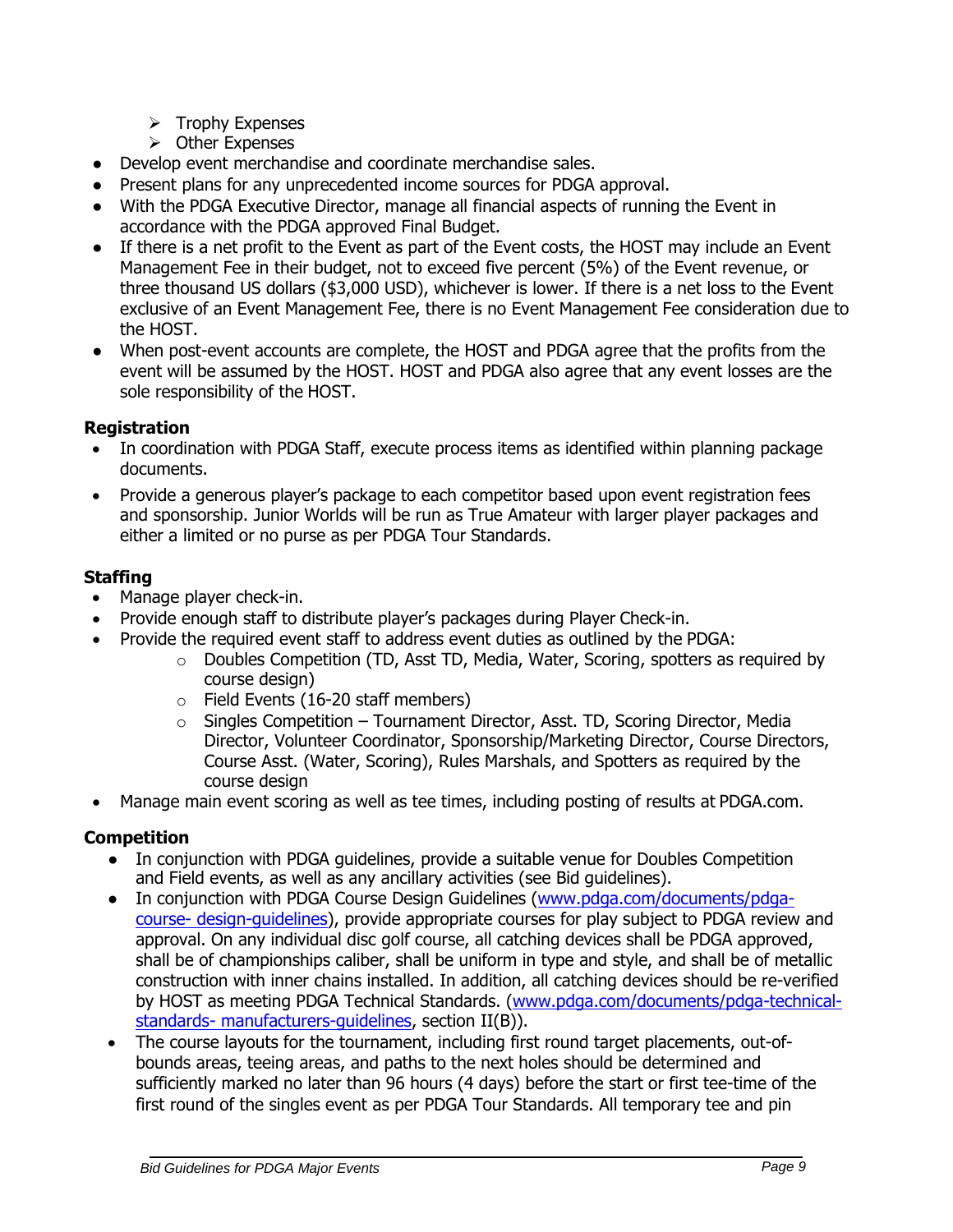locations must be marked on course and noted with consistency in the caddie book.

- All courses must also be closed during tournament play. Any multi-use areas including, but not limited to, sidewalks, trails, picnic areas, playgrounds, pavilions and shelters must be closed to the public.
- Rules governing special conditions along with any waivers are to be submitted to the PDGA no less than 30 days prior to the start of the event for review.
- Course and ground rule information (caddie book) should be available on EVENT website at least four days prior to the start of the event.
- Tee signs should be posted on all holes of the event to indicate the hole number, par and distance at least, and disc flight paths, distances, next tees, and a tournament/ hole sponsor, if applicable.
- Players must be provided a warm-up area for throwing. This area should provide enough space (or equipment, i.e. large net to throw into) for drive, approach, and putt shots.
- All courses are *recommended* to have non-earthen tee pads located at or above ground level.
- All OB and drop zone areas are required to be marked in a consistent manner. OB and drop zone areas are *recommended* to be marked with WHITE paint or flags, as it is the easiest color to see by those who are color-blind.
- For rounds using tee times nothing less than 10-minute intervals is allowed.
- Provide a generous player's package to each competitor based upon event registration fees and sponsorship. Junior Worlds will be run as True Amateur with larger player packages and either a limited or no purse as per PDGA Tour Standards.
- Provide Scoreport boards and Scoreport cards for all pools and competitors (if required). Digital posting of results is encouraged when available.
- Produce event/course scorecards, subject to PDGA review and approval, along with pencils. Scorecards should include at a minimum hole numbers, hole distances and hole pars that are consistent with course signage and caddie book.
- Provide information regarding all local emergency contacts at each course to each Course TD and Marshal. It is recommended that this information be supplied to all competitors as well.
- Provide water for players at each course. Required to have at least 30 total gallons placed evenly on the course at the start of each round, to be regularly maintained during each round.
- Recommended to make available food vendors or concessions for players at each venue throughout competition, including Doubles and Field Events.
- Procure event trophies as outlined by the PDGA.
- Provide PDGA with a comprehensive evaluation of the Event, including problem areas and suggestions for improvement.

# **Sponsorship**

- Create and submit Event Ad to "DiscGolfer" magazine or an alternative PDGA marketing platform, pending PDGA review and approval. PDGA assistance available at no charge upon request.
- Produce an Event Program, which should contain a modest balance of content and advertising space (Caddie Book).
- It is recommended that a Spectator Guide (or App) be created, so that visitors to the event have a general idea of etiquette, best practices and areas to view the competition.
- All event graphic design is subject to PDGA review and approval (event logo and beyond).